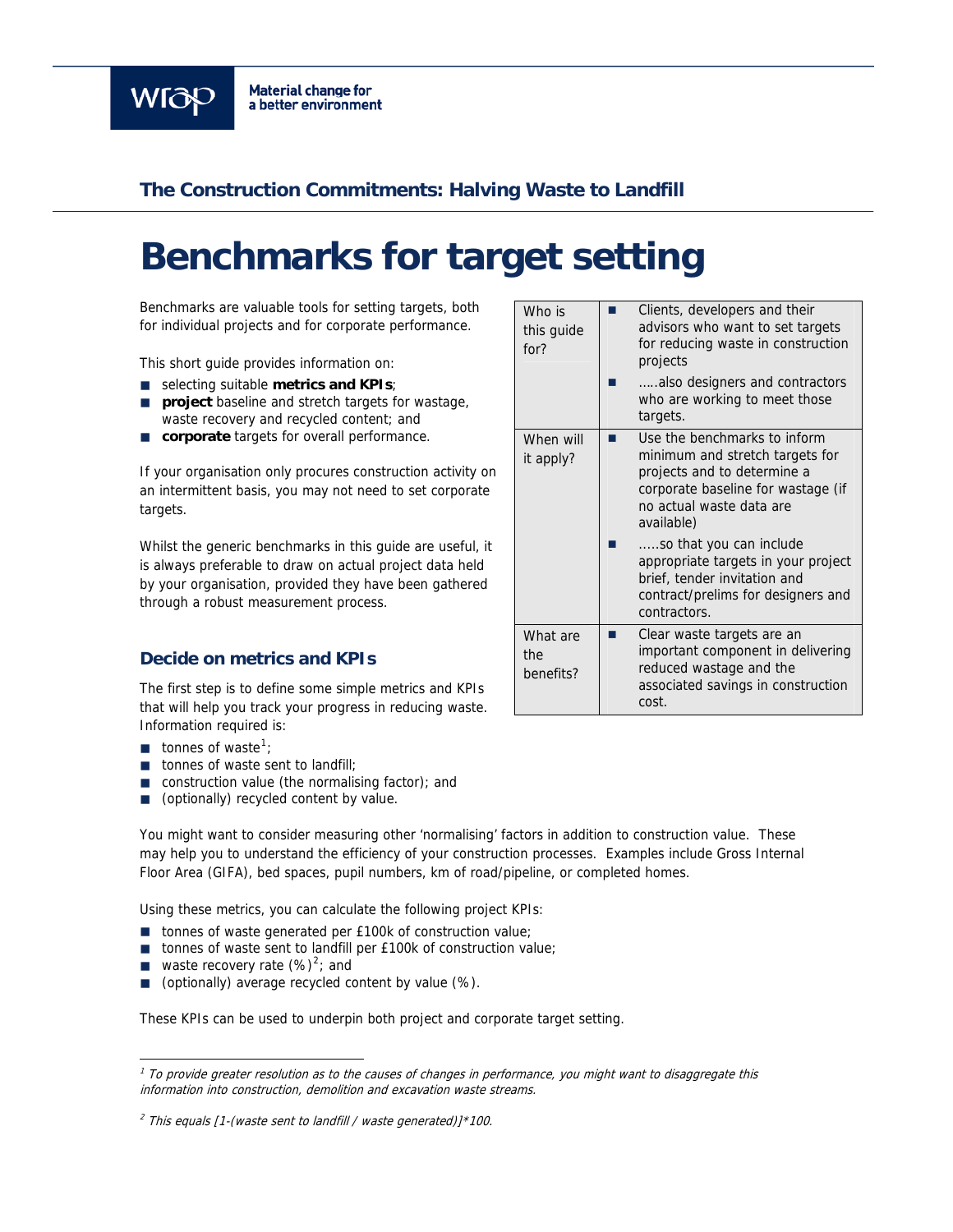# **Project targets**

Waste targets are a powerful tool for improving performance and delivering on corporate targets when procuring designers and contractors for your project.

Where possible, it is preferable to use real information from recently completed projects. However it is important to remember that the data must be of a **reasonable quality[3](#page-1-0)** and should be **broadly representative[4](#page-1-1)** of the project in question. For example, the data should include waste from demolition or excavation activity if this is relevant.

If robust project data are not available, the following tables can be used to set targets for different types of project. They should be used in conjunction with WRAP's model procurement wording [\(www.wrap.org.uk/constructionprocurement](http://www.wrap.org.uk/constructionprocurement)). The data are based on analysis and measured data from real projects, including work undertaken by WRAP (Waste & Resources Action Programme) and CRWP (Construction Resources and Waste Platform<sup>[5](#page-1-2)</sup>).

It is important to remember that the benchmarks below are only guides as to the level of performance that can be expected. Project wastage in particular is highly variable depending on, for example, the need for demolition or excavation, site conditions, design, functionality, construction method etc. Where the circumstances of a particular project are unusual (e.g. land is contaminated, significant basement excavation is required, etc), these benchmarks will need to be adjusted by your technical team.

#### **Table 1: Waste generation benchmarks (tonnes/£100k)**

|                                  | <b>Typical</b><br>practice | Good<br>practice | <b>Best</b><br>practice | <b>Comments</b>          |
|----------------------------------|----------------------------|------------------|-------------------------|--------------------------|
| <b>Residential new build</b>     | 16                         | 11               | 6                       |                          |
| Other new build                  | 16                         | 10               | 5                       | Benchmarks based on CRWP |
| <b>Residential refurbishment</b> | 9                          | 9                |                         | research <sup>6</sup>    |
| Other refurbishment              | 8                          | 5                | 3                       |                          |

#### **Table 2: Waste recovery benchmarks (%)**

ł

|                                   | <b>Baseline</b><br>practice <sup>7</sup> | Good<br>practice | <b>Comments</b>              |
|-----------------------------------|------------------------------------------|------------------|------------------------------|
| Construction                      | 50%                                      | 70-80%           |                              |
| Refurbishment/strip-out           | 50%                                      | 70-80%           | Benchmarks based on WRAP and |
| <b>Demolition</b>                 | 50%                                      | 80-90%           | CRWP research                |
| <b>Excavation (non-hazardous)</b> | 50%                                      | 100%             |                              |

<span id="page-1-0"></span> $3$  i.e. the dataset is complete and the WRAP/UKCG/CECA waste measurement and reporting principles have been used ([www.wrap.org.uk/construction/toolsandguidance/index.htm](http://www.wrap.org.uk/construction/toolsandguidance/index.htm)l).

<span id="page-1-3"></span> $^6$  Source: Benchmarks and Baselines 2009, published by CRWP, 2010. Data originally measured in  $m^3$  and then converted to tonnes using industry standard conversion factors.

<span id="page-1-4"></span> $^7$  In this case, baseline practice is the recovery rate that would be assumed if no attempt to secure a higher recovery rate can be demonstrated. In practice, many waste management companies can achieve higher recovery rates (particularly for demolition and excavation materials).

<span id="page-1-1"></span> $<sup>4</sup>$  i.e. the project does not contain any highly irregular factors that are unlikely to occur again (e.g. the reference project</sup> involved extensive remediation of contaminated land, when the proposed project is an office fitout).

<span id="page-1-2"></span><sup>5</sup> Historical CRWP publications are available at <http://www.crwplatform.co.uk/conwaste/>. From 2010, WRAP has taken over as Defra's single point of contact for organisations seeking advice on resource efficiency.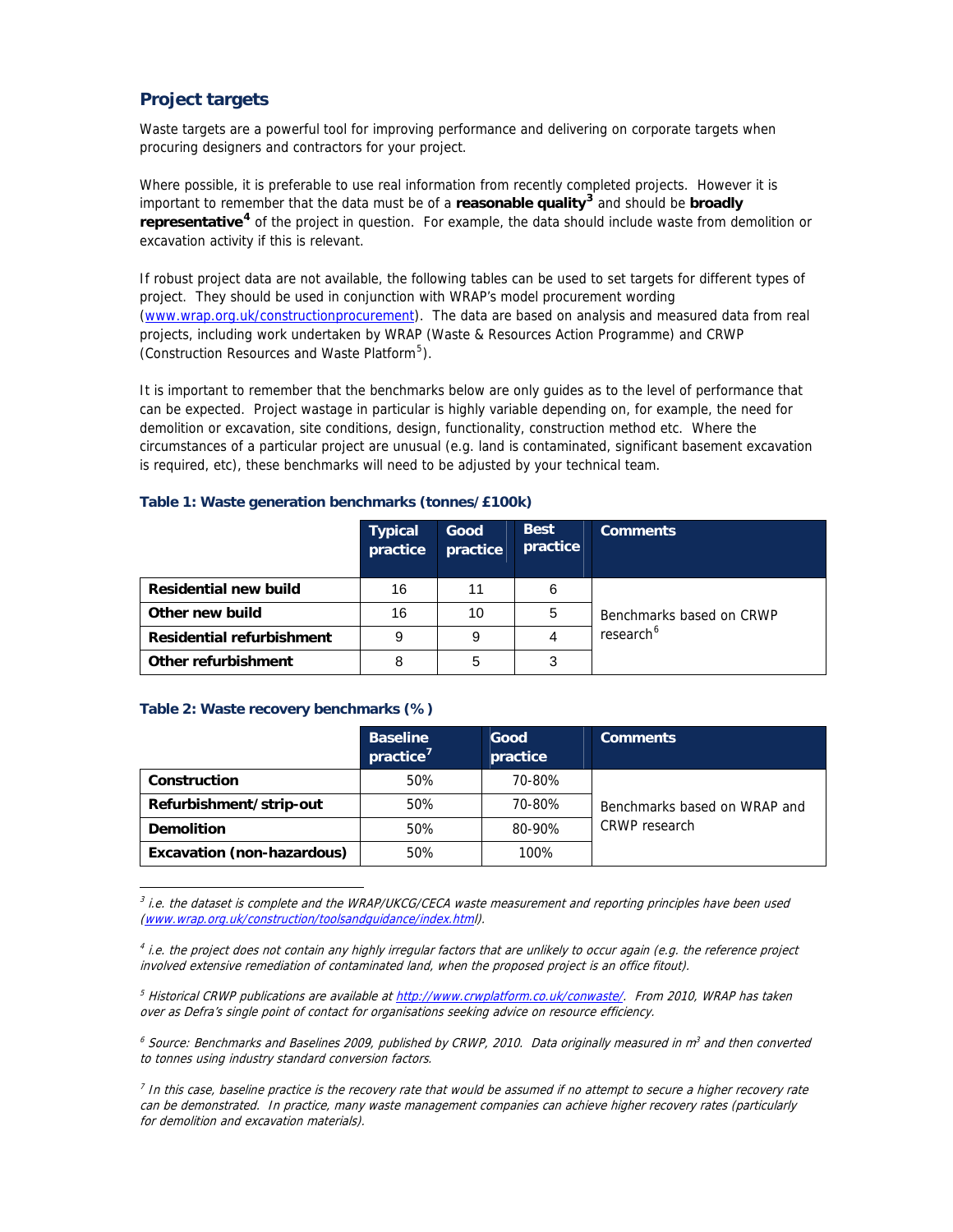|                           | <b>Baseline</b> | Good       | <b>Comments</b>                                                                                                                                                                                                                                                                                                                                                                                                                      |
|---------------------------|-----------------|------------|--------------------------------------------------------------------------------------------------------------------------------------------------------------------------------------------------------------------------------------------------------------------------------------------------------------------------------------------------------------------------------------------------------------------------------------|
|                           | practice        | practice   |                                                                                                                                                                                                                                                                                                                                                                                                                                      |
| <b>Commercial retail</b>  | $11 - 32%$      | $21 - 44%$ | Benchmarks taken from projects                                                                                                                                                                                                                                                                                                                                                                                                       |
| <b>Commercial offices</b> | $10 - 22%$      | $12 - 30%$ | modelled using WRAP's Net Waste                                                                                                                                                                                                                                                                                                                                                                                                      |
| Educational               | $12 - 20%$      | $15 - 27%$ | $\text{tool}^8$ .<br>The variability in benchmark<br>performance is high, reflecting the                                                                                                                                                                                                                                                                                                                                             |
| <b>Residential</b>        | $6 - 26%$       | 16 - 29%   |                                                                                                                                                                                                                                                                                                                                                                                                                                      |
| <b>Infrastructure</b>     | $8 - 36%$       | 25-49%     | impact of the specification type on<br>recycled content level. For this<br>reason it is recommended that<br>you set a conservative target<br>of 10% or 15% recycled<br>content, but also require<br>evidence of good practice (i.e.<br>adopting the top 5-10 cost-<br>competitive product options with<br>higher recycled content which<br>contribute the most to increasing<br>the project's overall level of<br>recycled content). |

### **Table 3: Reused and recycled content benchmarks (% of materials value)**

The above benchmarks can be used to set minimum requirements and 'stretch' targets for each KPI. These targets can be included in project briefs and consultant / contractor appointments. (Useful templates are provided in WRAP's model wording for procurement requirements, available at [www.wrap.org.uk/constructionprocurement.](http://www.wrap.org.uk/constructionprocurement))

j

<span id="page-2-0"></span><sup>&</sup>lt;sup>8</sup> WRAP's Net Waste Tool and Designing out Waste tools are useful resources for forecasting construction wastes and identifying opportunities to increase the recycled content of construction projects.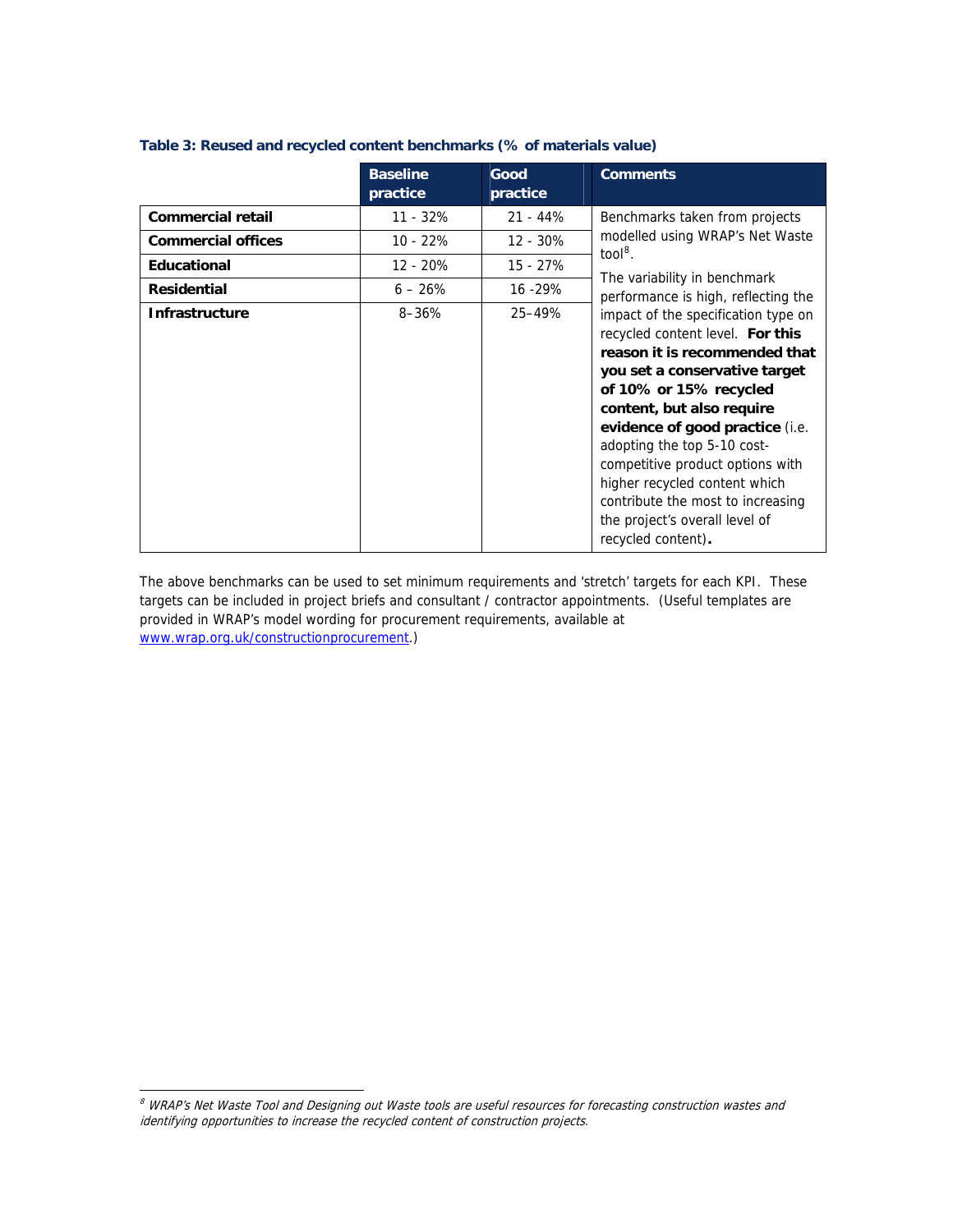# **Corporate targets and performance management**

Where you have an ongoing programme of construction activity, achieving improved average performance against the project KPIs will form the basis of your corporate waste targets, for example:

- $\blacksquare$  to achieve an X% reduction in total waste<sup>[9](#page-3-0)</sup> per normalising factor (typically £100k construction value) by  $20xy$
- to achieve an X% reduction in total construction, demolition and excavation waste sent to landfill per normalising factor (typically £100k construction value) by 20xx;
- to achieve an average waste recovery rate of X% by 20xx; and
- (optionally) to increase the average recycled content by value of all construction to X% by 20xx.

These targets require you to assess baseline values against which your future performance is compared, as explained below.

## Assessing your current performance baseline

Assessing your current baseline is often a challenge. Where possible, it is preferable to use real information from a sample of recently completed projects. However, it is important to remember that the data must be of a **reasonable quality[10](#page-3-1)** and should be **broadly representative[11](#page-3-2)** of the types of construction activity you plan to undertake in the future. Because your targets are based around normalised figures (e.g. per £100k construction value), it is not necessary to gather a full year's data to get a reasonable baseline.

A common approach is to assemble data from recent projects and then assess whether any patterns can be seen as far as 'typical performance' is concerned. It may be appropriate to remove outliers of particularly low or high waste arisings if these are unlikely to be representative of typical practice and would otherwise skew the findings. Once a representative sample has been determined, then simply totalling the construction value, total waste and waste to landfill will provide the relevant baseline information.

If you don't have representative or high quality data from recently completed projects, you can set a baseline using 'typical' benchmark wastage levels such as those presented in this guide (see Tables 1-3). These benchmarks will give you a reasonable starting point and help you assess your performance once actual project data are obtained.

## Set improvement targets

Key steps are to:

ł

| Define your timeline                               | Define your target year. The time period should be short enough to<br>engender immediate action, but should provide you with sufficient time<br>for changes in performance to be seen in completed projects.                              |  |
|----------------------------------------------------|-------------------------------------------------------------------------------------------------------------------------------------------------------------------------------------------------------------------------------------------|--|
| Assess your potential<br>to improve<br>performance | Compare your wastage rates with relevant benchmarks (see<br>Table 1.<br>Compare your recovery rates with relevant benchmarks (see<br>Table 2.<br>Optional: compare your use of recovered material with typical<br>projects (see Table 3). |  |

<span id="page-3-0"></span><sup>&</sup>lt;sup>9</sup> You can add further KPIs using different normalising factors.

<span id="page-3-1"></span> $10$  i.e. the dataset is complete and the WRAP/UKCG/CECA waste measurement and reporting principles have been used ([www.wrap.org.uk/construction/toolsandguidance/index.htm](http://www.wrap.org.uk/construction/toolsandguidance/index.htm)l).

<span id="page-3-2"></span> $11$  i.e. the projects contributing data to the baseline did not contain any highly irregular factors that are unlikely to occur again (e.g. they involved extensive remediation of contaminated land, when most projects will be office fitout).